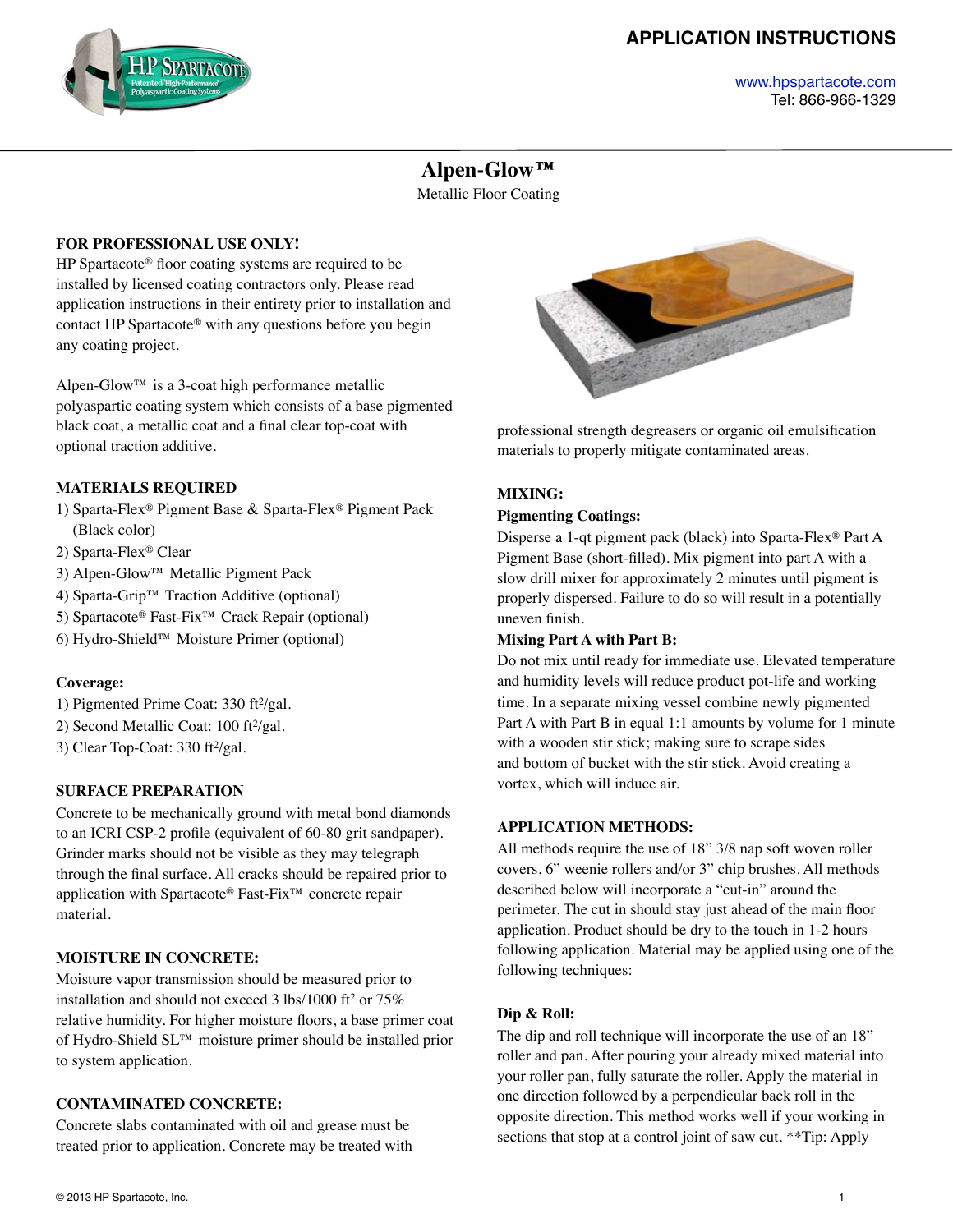## **APPLICATION INSTRUCTIONS**



[www.hpspartacote.com](http://www.hpspartacote.com) Tel: 866-966-1329

material in a uniform direction, avoiding a "W" pattern, which will increase the probability for an uneven finish.

#### **Ribbon & Roll:**

To ribbon and roll: pour the material out in a "ribbon" approximately 8-12" wide by the length of the area to be coated. While standing over the ribbon spread the material using and 18" roller working an area approximately eight feet wide (ribbon should be placed in the center of the area you are working) moving your way down the length of the ribbon while ensuring an even, uniform application of the material. The next ribbon should be placed in the center of the next 8' section or four feet from the "wet edge" of your previous application and spread out 4' in each direction overlapping into the first section. Once the first ribbon is rolled out a second person (on spikes) should immediately begin the finish back roll using a saturated 18" roller moving in the opposite direction of the initial application. The finish roll should start at the back wall and work its way across the entire section in 18" paths moving toward the individual(s) applying the material. Each pass should overlap the first by approximately 1". Ideally the person completing the back roll should work at a pace even to that of the initial application, remaining careful to never catch up to the initial application, thereby causing the finish back-roll to stop. To re-iterate: the finish back-roll should always remain constant once it begins and never stop. This process should be continued across the floor creating an even "streak free" finish.

#### **Sparta-Broom & Roll:**

For larger square footage installations, applicators may find it advantageous to incorporate the "sparta-broom", which is also commonly known as an asphalt seal-coat broom. Pour a ribbon of material at the back wall or starting point, spread the material using the broom (exactly as you would with at notch squeegee and epoxy).

Once the broom is 8-10' from the starting point begin a perpendicular back roll over that section followed by the finish back roll (as described above) in the same direction as the broom.



Additional ribbons of material should be poured into or added to the existing ribbon of material before it runs dry thus causing

the broom to stop. Be certain to always maintain the wet edge. Continue this process across the entire floor.

#### **APPLICATION OF PRIMER COAT:**

Following surface preparation, be certain that the substrate is free of any excessive concrete dust, moisture or other contaminants. A coat of Sparta-Flex® pigmented black should be installed at a rate of 330 ft<sup>2</sup>/gallon using one of the application methods mentioned above.

#### **APPLICATION OF SECOND COAT:**

Disperse Alpen-Glow™ metallic pigment into Sparta-Flex<sup>®</sup> Part A Clear, do not disperse into Part B. Mix in metallic pigment at a ratio of 1-8oz bottle of Alpen-Glow™ metallic pigment to 1-gallon of Sparta- Flex®. \*\*Note: a 2-gallon kit will require 2-8oz bottles. It is a good idea to allow for a minimum 30-minute set in time for the metallic pigments to fully disperse.

MIXING: In a separate mixing vessel combine newly pigmented Part A with Part B in equal 1:1 amounts by volume for about 1 minute with a wooden stir stick making sure to scrape the sides and the bottom of the bucket with the stir stick. Be careful not to create a vortex and induce air. Generously apply to floor at a rate of 100 ft2/gallon. Material should be spread around the floor with a tool such as a magic trowel, concrete broom, sparta-broom, roller or other tool in a manner that achieves the desired effect. While coating is still wet it may be spritzed with denatured alcohol, isopropyl alcohol or solvent to create additional effects. Product should be dry to the touch within 1-2 hours following application. Repeat second coat if desired.

#### **APPLICATION OF TOP-COAT:**

Top coat will consist of a single coat of Sparta-Flex® clear applied at a rate of 330 ft2/gallon. Sparta-Flex® may be substituted with Sparta-Flex®XT™ performance top-coat at a rate of 200 ft2/gallon. Optional: Sparta-Grip™ traction additive may be used in the top coat to provide for increased texture and traction.

## **CURE / POST COMPLETION:**

The floor should be monitored for two hours to prevented foot traffic and should remain out of service for 24 hrs before returning the normal use.

#### **MAINTENANCE AND CLEANING:**

Please visit [www.hpspartacote.com](http://www.hpspartacote.com) for comprehensive cleaning instructions. HP Spartacote polyaspartic floor coat- ing systems are nonporous, causing dirt and contaminants to remain on the